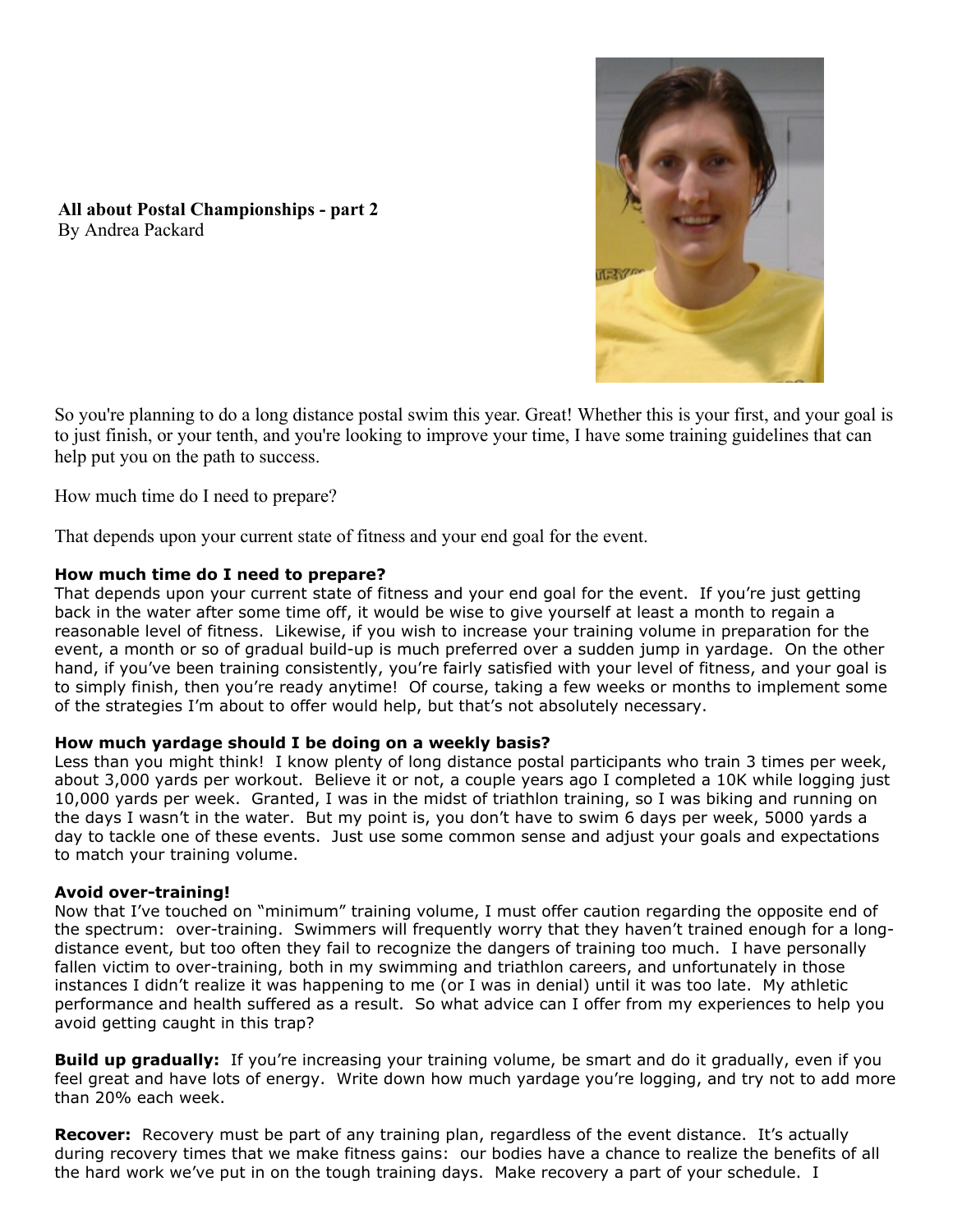personally recommend at least one day off per week. That doesn't mean go for a walk or a bike ride instead of a swim: that means do NOT exercise at all for one day. Furthermore, if you're like me and you train six days per week, you should plan for recovery *weeks* in addition to your recovery days. A good pattern to follow is three hard weeks followed by an easy week. I define an easy week as 60-75% of your normal training volume, with all swimming done at an easy to moderate pace. If you're training with a team, it's helpful to announce to your fellow swimmers and coach whenever you're in recovery mode so they won't think you're slacking; otherwise, it's easy to get sucked into a hard workout when you're supposed to be taking it easy (trust me, this has happened to me far too many times!).

**Resting heart rate:** I have found this to be a very good indicator of the state of my body. Your resting heart rate can often signal that something is amiss in your body long before you feel any other symptoms. Just take your pulse for a full minute first thing in the morning, every day, and write it down. It won't be the exact same each time, but after a couple weeks you'll get a sense of your "normal and healthy" range. If it starts to creep up and stays abnormally high for a couple days, then take a day or two off, or back down the intensity of your workouts until your resting HR drops out of the "danger zone".

**Listen to your body:** Above all, be in tune to your body and don't ignore any of the common signals of over-training, which include but are not limited to: excessive fatigue, excessive muscle soreness, frequent illness and irritability. If you feel like you've over-done it, adjust your training until you feel your energy return. Remember this experience is supposed to be fun and healthy, and you can't do your postal event if you're too exhausted to make it to the starting block!

## **Types of workouts:**

Training for long-distance postal events does not require long, continuous swimming. In fact, I caution against it for two reasons. First, it can reinforce poor stroke technique. The longer you swim without stopping to rest, the more fatigued your body gets, and whether you realize it or not, your stroke technique is gradually breaking down. Just giving yourself 5-10 seconds rest between repeats will allow you to maintain good technique throughout your workout. Second, long swims require you to maintain a slower pace, so you're not pushing your aerobic system or your muscles to a new level, and you're missing an opportunity to improve your fitness.

**So what type of workout is best?** Variety is key! To achieve a maximum level of fitness, you need to train your body at a range of speeds and intensities. That means mix it up: some days your main set should require short, fast efforts such as 25s, 50s and 100s with more rest between repeats. Other days, swim distances from 100 to 300 at a more moderate pace with less rest. And there is a place for easy swimming too, which is an excellent opportunity to focus on technique.

**Negative splitting:** Overall fitness and endurance is clearly the primary training goal in preparing for a long-distance postal event. But there is one specific skill that is beneficial to learn: negative splitting. If you're not familiar with that term, it means the second-half of your swim is slightly faster than the first. Many assume that the best strategy is to "even split" a long distance event (in other words, have all splits be the same). That is a very good and successful method, but in my opinion slightly inferior to negative splitting. Let me explain by using a financial analogy<sup>1</sup>.

**Positive splitting** (the opposite of negative splitting) is like borrowing money - not only will you have to pay back what you borrowed later, you'll have to pay interest charges. For instance, if the first several splits of your swim are each 2 seconds faster than your target pace, not only will you start to fatigue and fall to 2 seconds slower than your target pace, eventually you struggle to hold even 3 or more seconds off your target pace. Why? Your body is paying 'interest and penalties' on the energy you 'borrowed' by going out too fast. The opposite holds true for negative splitting. By starting out just 2 seconds slower than your target pace, you conserve enough energy that you'll be able to finish the race 3 or more seconds faster than your target pace (i.e., like reaping the benefits of compounding interest in a savings account). To finish the analogy, even splitting is like neither borrowing nor saving money – not a bad way to go, but you fail to take advantage of the compound interest that you can earn by saving in the beginning.

**So how do you learn how to negative split?** It doesn't come naturally and takes practice. Descending sets are an excellent way to train your body (and your mind) to negative split. But you need to do what I call a "tight descend". In other words,  $10 \times 100$  starting out at 2:00 and working down to 1:30 on the last one doesn't cut it. The preferred (and much more difficult) method is to start with the first 2 at 1:38, the next 2 at 1:36,and so on until the last 2 are 1:30. Do any distance from 50s up to 200s, and keep your sets a little different from one workout to the next, but stick with the tight descending theme. While